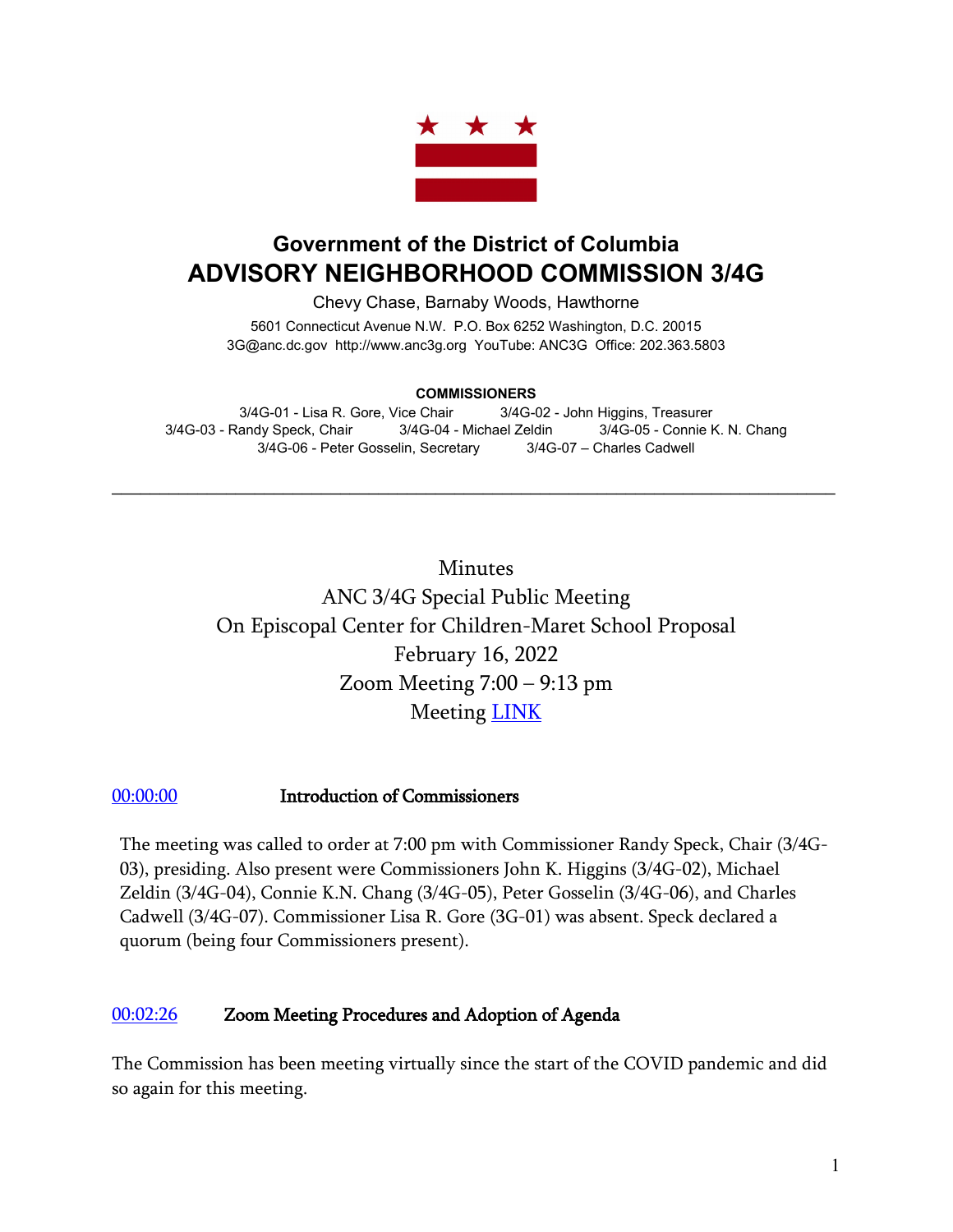The session was the second of three special meetings that the ANC planned to hold in February on the proposal by Maret School and the Episcopal Center for Children (ECC) to develop sport fields on a portion of ECC's campus at 5901 Utah Ave. NW. The session was to hear from municipal agencies reviewing key aspects of the proposal.

Under the ANC's bylaws, the agenda for a special meeting can only be modified by the unanimous consent of commissioners. Chair Speck proposed adding one no-Maret-ECC matter to the agenda, discussion and possible vote on Commission testimony to the District Council reviewing the performance of the city's Office of Planning. Commissioners consented and the modified agenda was adopted 6 (Yes), 0 (No), 0 (Abstain).

#### [00:05:36](https://www.youtube.com/watch?v=UyhpBXxe908&t=336s) Background on Marett-ECC Proposal

Commissioner Higgins, whose single member district includes the Episcopal Center for Children (ECC), provided the following background on Maret School's BZA application (Case No.  $20643$ ) to build sports fields at the ECC campus:

"Our goal tonight is to provide the opportunity for relevant DC agencies to present information related to the proposal to convert the property at the Episcopal Center for Children (ECC) on Nebraska Avenue to a sports field. ECC and Maret School have reached an agreement whereby Maret will lease the property and undertake the conversion project. Maret has applied to the DC Board of Zoning Adjustment – the BZA -- to obtain permission to alter the field based on the DC residential zoning law exemption provision for educational organizations. This proposal has generated significant interest in the community, including concerns about the zoning exemption being sought by the partners. The BZA process will also involve assessment of the project by other DC agencies.

Briefly, the Episcopal Children's Center is committed to its mission to provide educational and child development assistance to children with significant "special ed" needs. The center paused its operation as a result of Covid, overlaid with a deficiency in funding. The leasing agreement with Maret will provide an opportunity for ECC to resume its mission to assist special needs children.

Issues of interest and concern include hydrology and stormwater management , traffic intensity, noise impacts, other aesthetic concerns, and perceptions that such a facility simply is inappropriate in a residential setting.

By law, the ANC, is authorized to contribute to regulatory proceedings such as that being conducted by the BZA in this case. Tonight's forum will further public understanding of the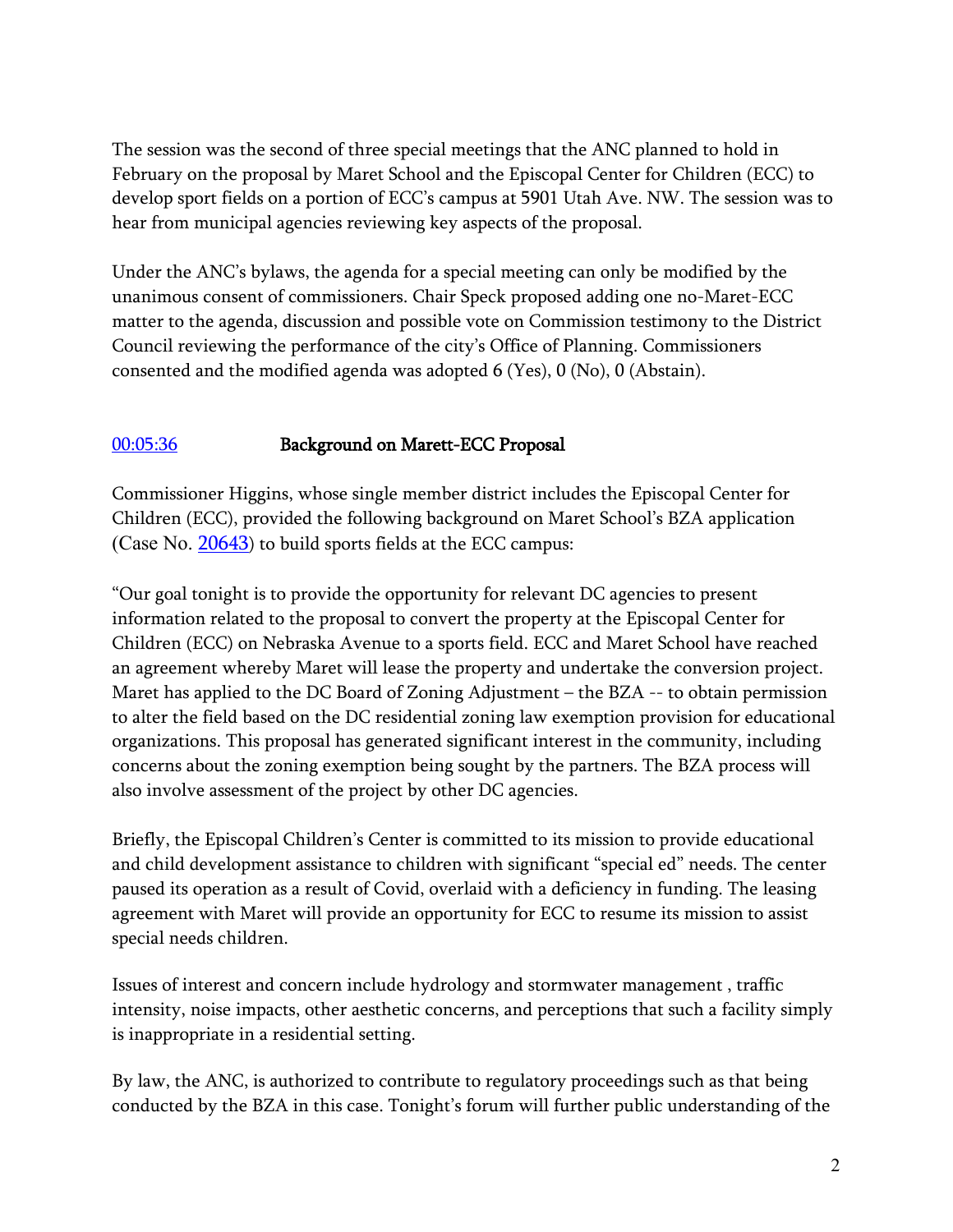role of the DC Department of Transportation – DDOT; the Office of Urban Forestry; and the Department of Energy and Environment (DOEE) as contributing agencies to this BZA proceeding. On March 9, 2022, the BZA will conduct a public hearing on this case, which will incorporate contributions from these agencies.

Tonight's meeting is an informational forum. It is not an advocacy proceeding. No Commission action will be taken tonight, nor will any ANC action depend solely on this forum – it is one step in a process. On February 24, 2022, this ANC will conduct a special meeting to consider the commission's position on the application of Maret School at the BZA."

### [00:08:23](https://www.youtube.com/watch?v=UyhpBXxe908&t=503s) Procedure for the Special Meeting

Chair Speck provided the following statement about the sequence of meetings the Commission has scheduled on Maret's BZA application and details of how the night's session would be conducted:

"This is the second of three special meetings on the Maret application. Each meeting will assist the Commission in forming its recommendations to the BZA. In the first meeting on February 1, 2021, the ANC heard from the parties. This meeting will give commissioners an opportunity to hear from and ask questions of the key District agencies responsible for reviewing Maret's application — the District Department of Transportation or DDOT (reviewing Maret's Comprehensive Transportation Review), DDOT's Urban Forestry Division (reviewing Maret's Tree Preservation Plan), and the Department of Energy and Environment or DOEE (reviewing Maret's stormwater management plans). DOEE declined our invitation to this meeting because it does not formally provide a review to the BZA, but it did provide answers to written questions that we gave them, and we will be discussing those responses and whatever follow up questions commissioners may have. The February 24, 2022 meeting will review the Commission's draft resolution advising the BZA of the Commission's position on Maret's application. The ANC expects to make a draft of the resolution available in advance of the meeting, and will take questions and comments from the parties and the community.

The Commission must file its position with the BZA no later than March 2, 2022. Parallel with the Commission's preparation of a resolution to the BZA, the ANC is continuing to talk with the parties in an effort to reach agreements on at least some of the outstanding issues.

This meeting will be divided into three parts: DDOT, Urban Forestry, and DOEE. Please put questions to agency representatives in the Q&A, and commissioners will try to ask them. Again, any comments should go in the chat, not the Q&A."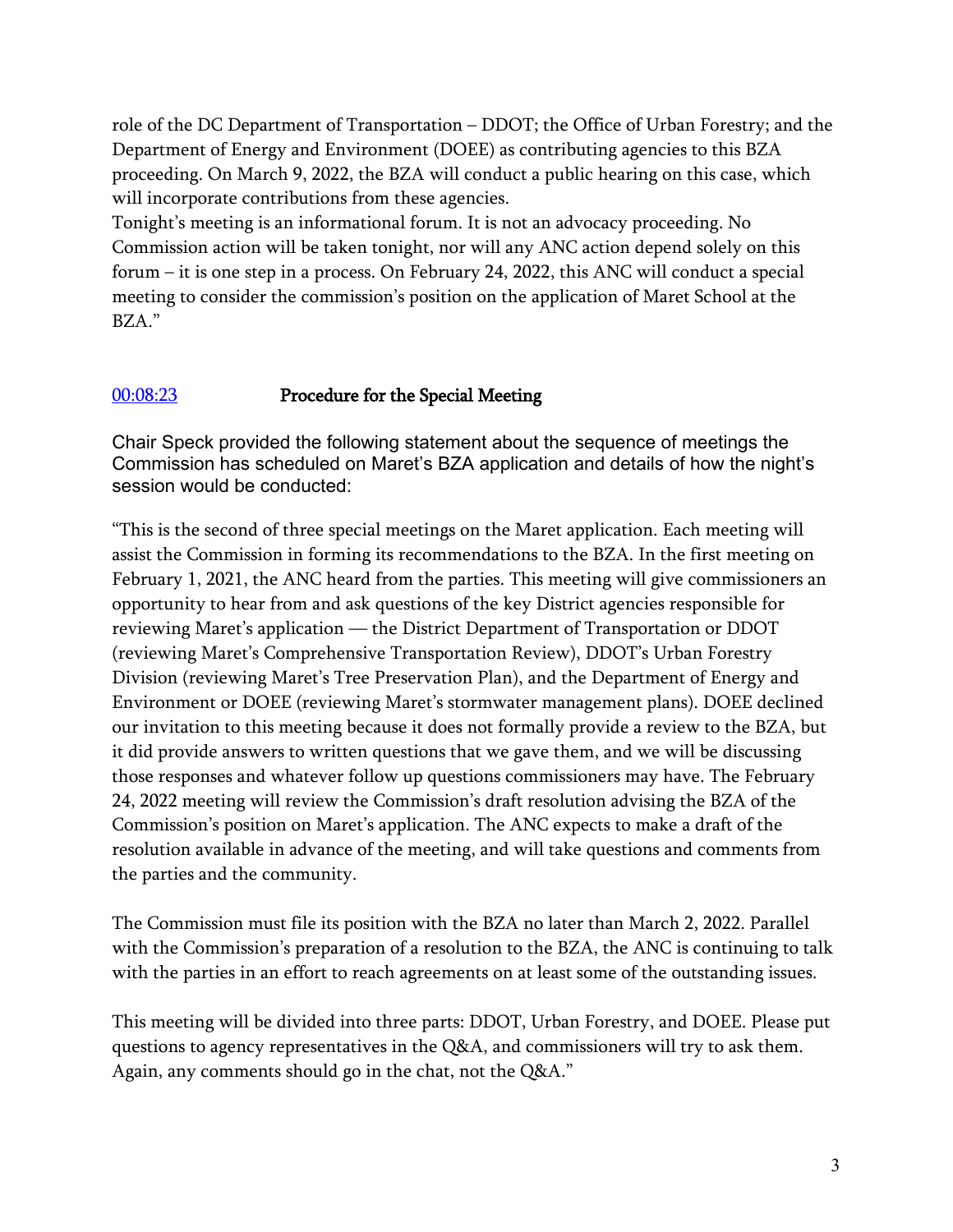### [00:11:45](https://www.youtube.com/watch?v=UyhpBXxe908&t=705s) **DDOT on Maret's Transportation Analysis**

Aaron Zimmerman, a site development program manager with the planning and sustainability division of the District Department of Transportation (DDOT), said the agency requires developers to submit a Comprehensive Transportation Review (CTR) or multi-modal traffic study that the agency reviews to try to understand the effects of project on the city's transportation network and propose adjustments to the Board of Zoning Adjustment (BZA). Maret's CRT for this project can be found [here.](https://resources.finalsite.net/images/v1643032853/maret/yqrct0hmximkojlsmwdw/MaretBallFieldsFinalCTR1-19-22withAppendices.pdf)

Zimmerman said DDOT worked with Maret to determine the scope of the CRT, including what the study area should be and reasonable assumptions. The agency is now reviewing Maret's document and will issue a report by the end of the week of February 21, 2022 that could include suggestions of conditions of approval that the school would have to comply with to win BZA approval.

During questioning, Chair Speck asked whether it would improve safety if a "No Left Turn" sign was installed to discourage cars leaving the proposed parking lot and turning onto Nebraska Avenue. Zimmerman said the CTR showed only two or three cars making a left and suggested a sign was unnecessary unless a problem cropped up.

Speck asked whether, given that the curb cut for the proposed lot is near the top of a hill rising out of Rock Creek Park, drivers leaving the lot will have adequate sight lines to see traffic on Nebraska. Emma Blondin, another DDOT official said that parking will be prohibited in the immediate area around the parking lot exit in order to ensure that drivers can see. She said that Maret has proposed to move the pick-up and drop-off zone for buses to the west on Nebraska to improve sight lines.

Speck asked whether DDOT is considering any traffic-calming measures such as road narrowing from Nebraska Avenue. Blondin said the agency is considering curb extensions, which essentially are bump-outs of the sidewalks at nearby intersections.

Reading from the meeting Q&A, Speck asked whether a decision by the National Park Service to permanently close Beach Drive would have an effect on Nebraska Avenue traffic. Zimmerman said Beach Drive was "pretty far away' and he did not expect much effect. Speck said the concern is not just Beach Drive, but the combination of a permanent closure and the reopening of Oregon Avenue, which has been under construction. He asked whether the analysis takes this into account. Zimmerman said that he didn't think it would have a big effect. Blondin said many changes to traffic patterns are occurring because of the pandemic and they are difficult to predict.

Citing the Q&A, Commissioner Gosselin said that DDOT's work seemed to be almost exclusively focussed on vehicle traffic. He asked whether the agency's report will deal with, for example, sidewalk markings to alert pedestrians as they approach the parking lot exit or a pedestrian cross on Nebraska Avenue across from the field. Blondin said DDOT examined the idea of a mid-block pedestrian crossing at the field and concluded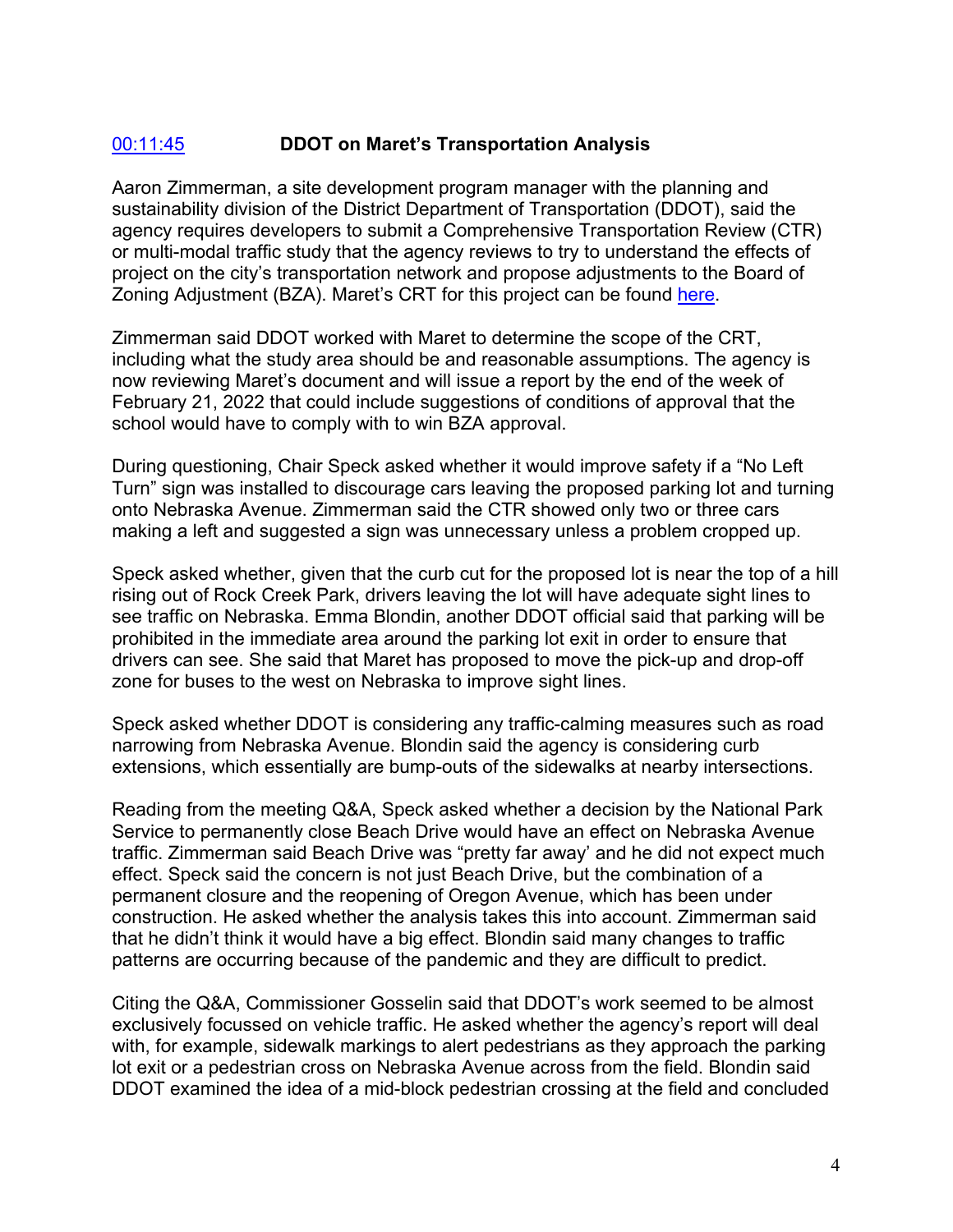there would be too much going on with cars entering and leaving the parking lot and buses dropping off teams to add such a crossing.

### [01:04:05](https://www.youtube.com/watch?v=UyhpBXxe908&t=3845s) **Urban Forestry Division on Maret's Tree Plan**

Maret has filed two plans relating to trees on the site, a Tree Transplant Plan [here](https://resources.finalsite.net/images/v1643819554/maret/iwhni7th9p2fdgex7czu/20220117_ecc_transplant_plan_3108901-reduced.pdf) and a Tree Preservation Plan [here.](https://anc3g.org/wp-content/uploads/2022/02/20220204_ecc_streetscape_ExhibitA_31089.01-flat.pdf) Earl Eutsler, the chief forester with the division, said that heritage trees with circumferences of 100 inches or more, have a special status under the city's 2016 Tree Canopy Protection Act and must be protected or transplanted if they are viable. He said trees of this size that are failing and pose a hazard can be removed. Speaking about the ECC site, Eutsler said "There are a great many trees that are actually in fairly poor condition." He said 13 heritage trees have been deemed hazardous, and Maret proposes to remove them. There are four trees on the field and another two in the immediately adjacent area near public parking that Maret proposes to transplant or protect.

Eutsler said that the city and tree companies have gained a good deal of experience with transplant of large trees since the canopy law and have had good success in keeping transplant alive and flourishing, including three at the former Fannie Mae site off Wisconsin Avenue and a tree at the Folger Shakespeare Library at 201 East Capitol St. SE. Maret has hired the same firm that handled Fannie Mae and Folger Shakespeare trees to do the transplants at the ECC site.

Commissioner Higgins asked about whether the city can require planting of new trees to offset ones that are removed. Eutsler said that it can in connection with parking lots, but those requirements don't come under his auspices. He said that the city used to permit developers to do offset planting elsewhere in the city to make up for canopy loss at a particular site, but legal provisions allowing off-site planting were repealed.

Commissioner Gosselin asked about whether the curb cut and parking threatened the root ball of the heritage tree near the front of the site along Nebraska. Eutsler said that in general not disturbing a tree is preferable, but called the Maret plan for helping that tree as "plausible."

Reading from the Q&A, Chair Speck asked what is the fine that the city imposes if the transplanted heritage trees do not survive for a minimum of three years. Eutsler said the minimum fine would be \$30,000 per tree.

### [01:34:52](https://www.youtube.com/watch?v=UyhpBXxe908&t=5692s) **DOEE on Maret's Stormwater Management Plan**

Chair Speck said that officials of the Department of Energy and the Environment (DOEE) declined an invitation to speak with the ANC because they said, they aren't directly responsible for advising the Board of Zoning Adjustment (BZA) on proposals, but do it through the Office of Planning. The Commission sent DOEE questions and received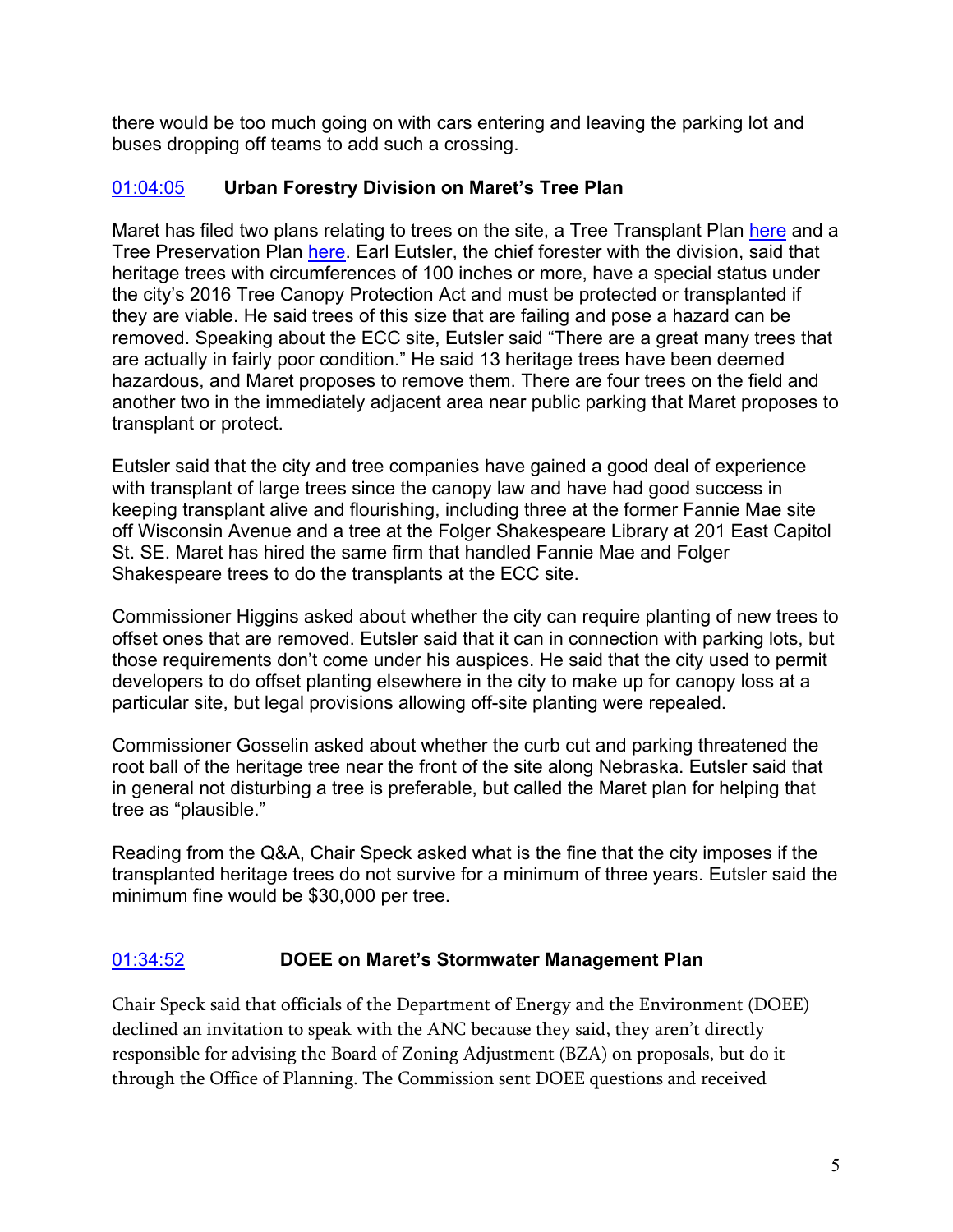responses in a February 16, 2022 email. Commissioner Higgins read each question and the agency's answer, which commissioners then discussed.

The DOEE email is included below:

"Good Afternoon Mr. Speck,

Below are our responses to your questions. Please let me know if you have any additional questions.

1. Please explain how DOEE's permitting process relates to the BZA process. For instance, is it typical that the BZA order requires completion of the project in accordance with the DOEE permit? At what stage in a project does an applicant typically apply to DOEE for a stormwater management permit?

Response: DOEE reviews stormwater management plans for compliance when the project applies for a building permit, which is when reviews are conducted by DCRA and other sister agencies. Comments on a BZA case are usually high-level and based on sustainability goals due to the engineering plans not having been fully developed yet. We strongly encourage applicants to voluntarily meet with our stormwater team early in the design process to discuss general stormwater management strategies prior to submission for the building permit, which this project did in January.

2. What are the applicable regulatory requirements that Maret will have to satisfy in order to obtain the necessary permits for this project? Are these regulatory requirements modified in any way by the goals set forth in DOEE's Climate Ready DC Report

[\(https://doee.dc.gov/sites/default/files/dc/sites/ddoe/service\\_content/attachments/CRD](https://doee.dc.gov/sites/default/files/dc/sites/ddoe/service_content/attachments/CRDC-Report-FINAL-Web.pdf) [C-Report-FINAL-Web.pdfC](https://doee.dc.gov/sites/default/files/dc/sites/ddoe/service_content/attachments/CRDC-Report-FINAL-Web.pdf)LIMATE READY DC [– Washington,](https://doee.dc.gov/sites/default/files/dc/sites/ddoe/service_content/attachments/CRDC-Report-FINAL-Web.pdf) D.C.Climate Ready DC LETTER FROM MAYOR MURIEL BOWSER Climate change is no longer a distant threat. In order to prepare Washington, DC for the future, we can and must respond to new and substantial challengesdoee.dc.gov)? If there are changes in regulatory requirements, will Maret have to meet the regulatory requirements as of the time the permit is issued?

Response: As far as stormwater management is concerned, this project will generally need to:

- Retain the 1.2-inch storm (Hold runoff on site until it soaks into the ground or evaporates)
- Detain the 2-year storm, which is 3.2 inches (Release runoff slowly into the sewer system no faster than if the entire site were an undeveloped, grassy meadow)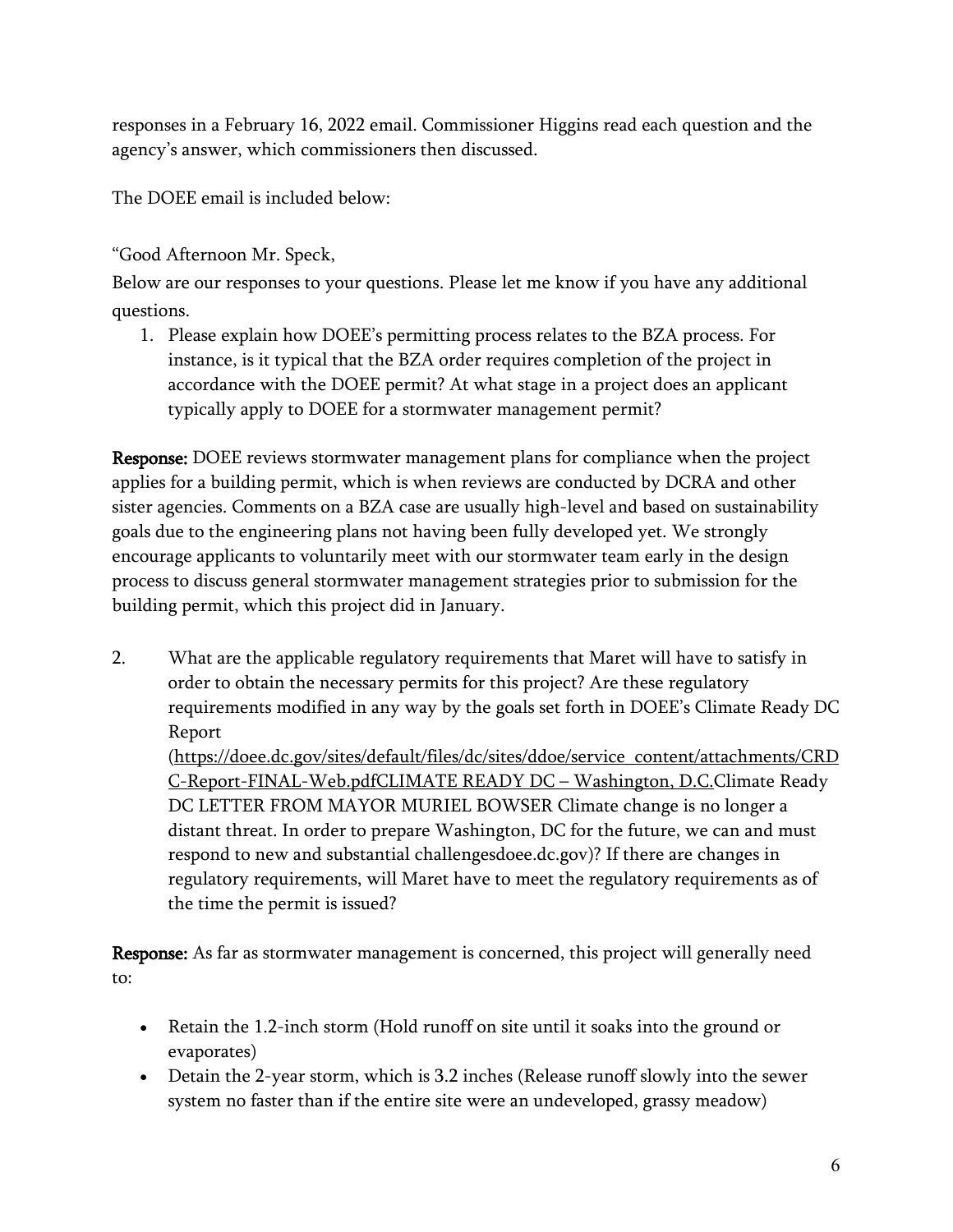• Detain the 15-year storm, which is 5.2 inches (Release runoff slowly into the sewer system no faster than the existing conditions)

This athletic field can be exempted from the 1.2-inch retention standard only if the field is made available for use by the general public. Otherwise, it is regulated the same as the rest of the project. DOEE will base regulatory requirements on the time in which a project is submitted for building permit. We have not yet updated our storm sizes to account for regional climate change projections but are currently analyzing the impact of doing so.

3. Are the elements of Maret's stormwater management plan at this conceptual stage consistent with the EPA-DOEE RiverSmart program in terms of LID (Light Impact Development) and the 1.2-inch rainfall standard?

Response: The proposed stormwater management plan includes some bioretention facilities, tree planting, and tree preservation, all of which are considered LIDs. These practices are like those in the RiverSmart program, though more engineered. Though we were not provided any design calculations, the conceptual plan we reviewed appeared to generally provide sufficient stormwater management if the athletic field is exempt from the 1.2-inch standard. If the field is not exempted, we agreed the site likely needs more stormwater management by either adding facilities or making proposed facilities larger.

4. On stormwater management issues, is it your understanding that the Office of Planning provides DOEE's preliminary comments to the BZA for its consideration of an application? Does DOEE typically provide written comments on an application to the Office of Planning?

Response: Yes, DOEE typically provides written comments on BZA applications to the Office of Planning. We typically comment on the extent to which (and advocate for improvements on) a project will further DOEE's sustainability goals, such as those in Sustainable DC.

5. What is the practical difference in designing a stormwater management system to a 15-year storm, a 25-year storm, or a 50-year storm? What projects in the District, if any, have been designed for a 50-year or greater storm?

Response: Practically speaking, designing for larger storms means facilities and infrastructure will increase in size. For example, a project might need bigger pipes to convey larger storms; a bioretention will need to hold more stormwater by being designed deeper or with a larger footprint. Typically, the 15-year storm is the largest storm size DOEE requires designers achieve since this is the capacity of the District's sewer pipes. On a caseby-case basis, we require designing to the 100-year storm if it appears a project may cause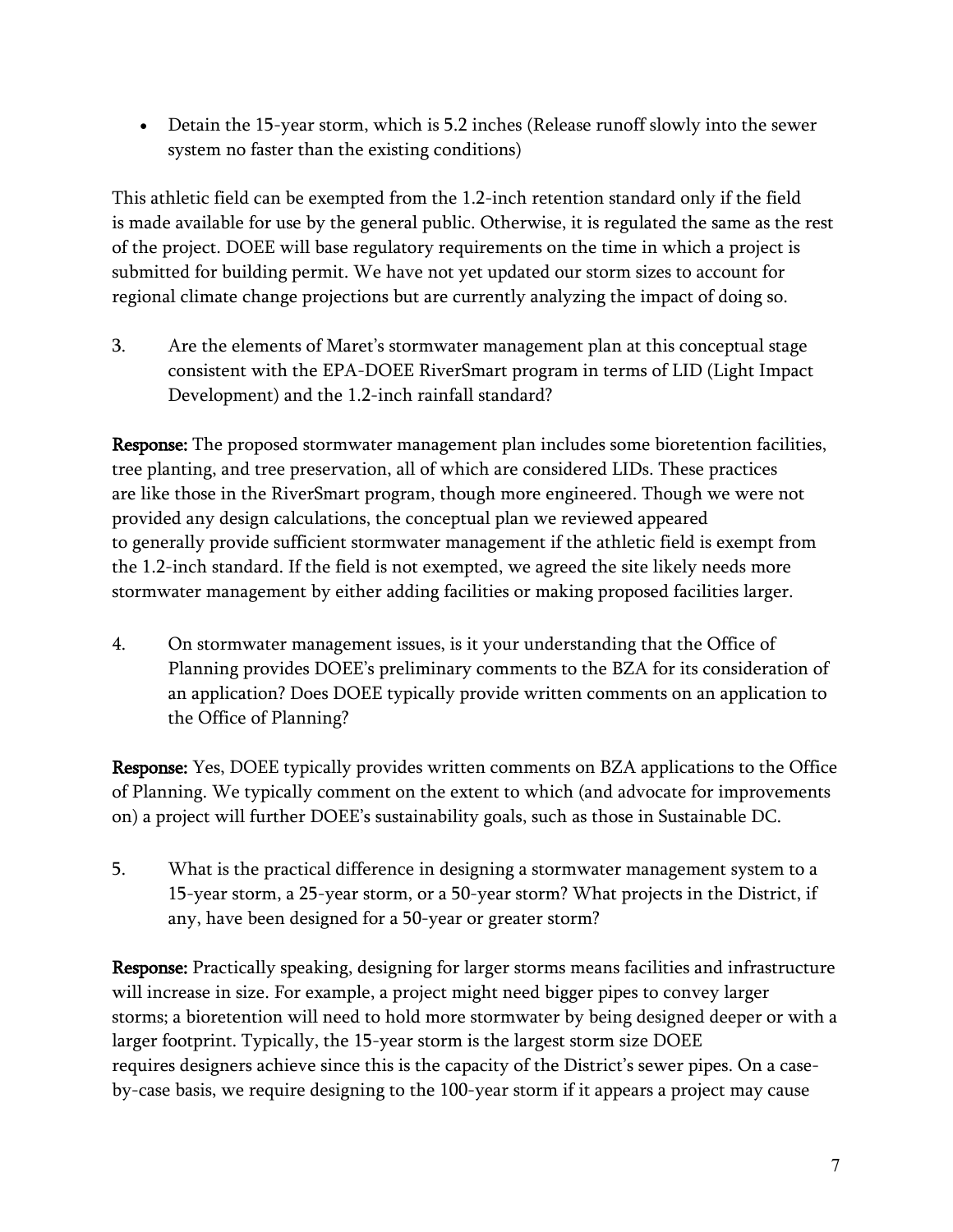flooding to a downstream property. Other agencies may base design requirements on different storm sizes.

1/24/22: Comments on BZA case (Julienne Bautista via Connor Rattey to the Office of Planning)

- DOEE's major concern will the field be publicly accessible? DOEE would want to see the fields available to the public during non-school daylight hours
- If the field is publicly accessible, the proposed practices of detention and a bioretention to treat the parking lot runoff appear to meet project requirements
- If the field is private, expanding the bioretention for the parking lot will be required. This will take away parking spaces and will require patrons to potentially park on the adjacent streets
- Any stormwater calculations were not discussed at this meeting
- Please keep DOEE in the loop regarding heritage tree transplanting and any tree preservation or tree planting plans

Kind Regards, Julienne Bautista, P.E. Branch Chief, Building Permit and Plan Review Regulatory Review Division Department of Energy & Environment"

## [01:52:20](https://www.youtube.com/watch?v=UyhpBXxe908&t=6740s) Discussion of ANC Testimony About Office of Planning

Commissioner Chang described extensive testimony she had drafted for a February 24, 2022 Council oversight hearing on the performance of the city's Office of Planning (OP). Chair Speck said Chang would have to tighten the draft to meet the Council's rule of five minutes for oral testimony on behalf of an organization. Commissioner Zeldin offered language calling on OP to make good on the Council's directive for it to devise a method to examine small area plans and other documents through a racial equity lens. Commissioner Gosselin said there should be a focus on Chevy Chase's experience with OP over the past 18 months undergoing a small area planning process, but as drafted the testimony was primarily about what neighborhoods with upcoming small area plans should learn from this community's experience. Chang agreed. The ANC approved the testimony on the condition that Chang and Gosselin would work on the text so it fulfilled both goals. The vote was 6 (Yes), 0 (No), 0 (Abstain).

[02:12:32](https://www.youtube.com/watch?v=UyhpBXxe908&t=7952s) Adjourn